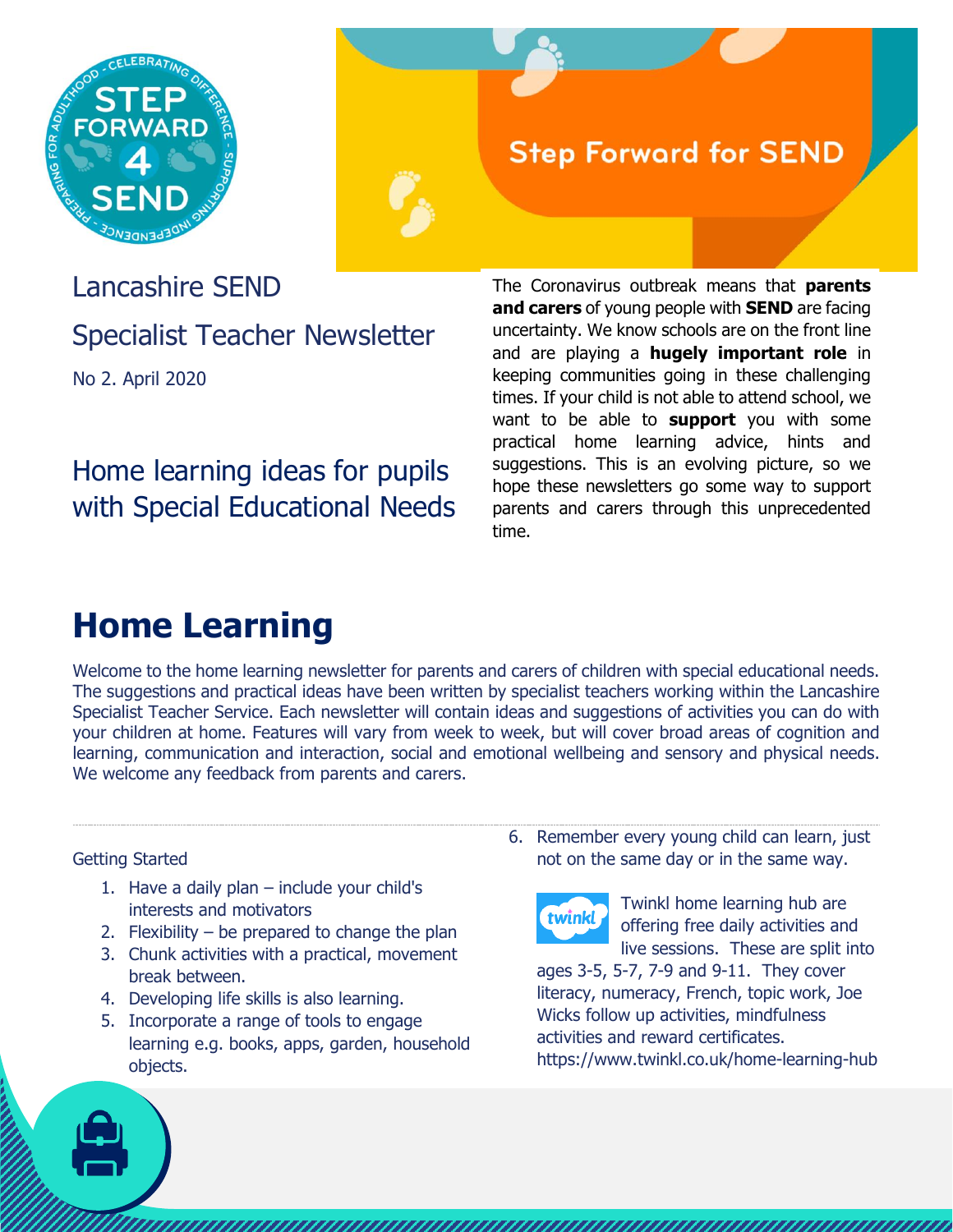

# **Supporting Social and Emotional Wellbeing**

There is much that each one of us can do to support the wellbeing of those in our lives, including children and young people who may already be vulnerable or suffering from mental health difficulties.

## Make A Self-Soothe Box

If you often find your child is struggling with feelings of anxiety or panic, a 'self-soothe box' is a great way to manage those feelings and help them to feel more grounded and relaxed.



**What should be in my self-soothe box?**

It's recommended to have a range of **sensory** things and something to **focus** your mind on.

- **Touch**: include something that you can touch; this serves as a good distraction for your hands. Playdough, fidget cubes or spinners, and stress balls are great for this; they're satisfying to touch, and easy to put force into and relieve some stress. It can encourage your muscles to relax, which is what many methods to reduce anxiety involve.
- **Memories**: keep a few photos of people or places or nostalgic items that have only positive memories attached to them.

 **Smell**: This can be personalised depending on what scents you prefer; a few of the typical ones include: peppermint for grounding, and lavender or rose for relaxation and tranquillity. You can put a few drops of essential oil on your clothing, stress ball or playdough.

 **Music**: Keeping some earphones and making an easy-toaccess, calming playlist on your phone is a nice, easy way of finding music to listen to.

- **Water**: Drinking water can be such a vital way of reducing symptoms of panic. Not only is it important to stay hydrated, but the regular sipping is a good way to keep a steady rhythm to your breathing.
- **Calming technique cards**: Have a postcard with some steady breathing techniques written on it. It acts as a reminder to keep calm and focused. Also have some muscle relaxation exercises written down on other postcards.

The NHS website has a few breathing exercises for stress which can be used for anxious thinking and panic also.



[https://www.nhs.uk/conditions/stress](https://www.nhs.uk/conditions/stress-anxiety-depression/ways-relieve-stress/)[anxiety-depression/ways-relieve-stress/](https://www.nhs.uk/conditions/stress-anxiety-depression/ways-relieve-stress/)

Mindful kids activity cards can be purchased from Amazon. 50 mindful activities for kindness, focus and

calm.

 **Activity**: Having an activity to complete can really help to self-soothe e.g.reading, colouring, playing lego, playing cards, bubble wand etc.

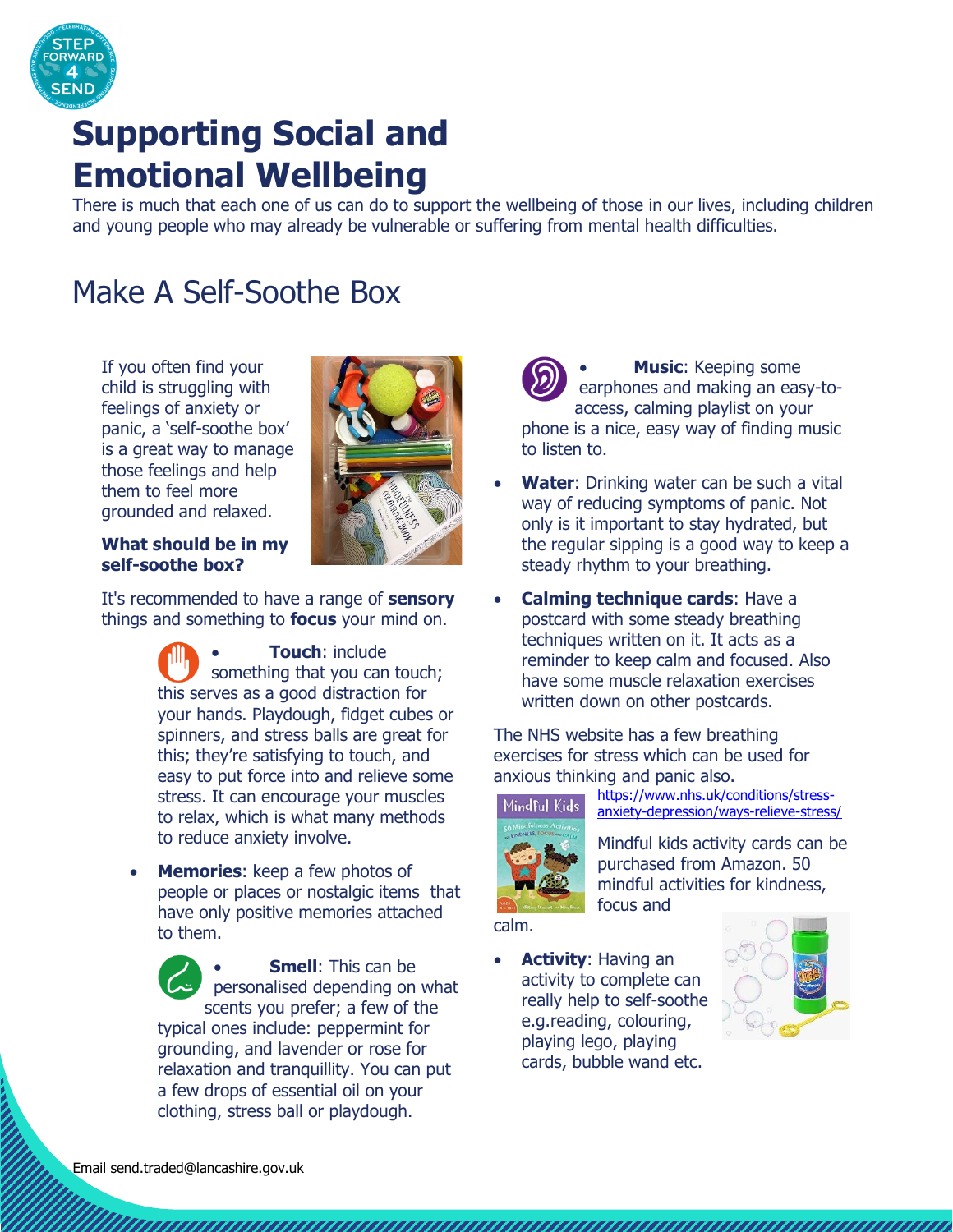

## Supporting Communication and Interaction

Children and young people with speech, language and communication needs (SLCN) have difficulty in communicating with others. This may be because they have difficulty saying what they want to, understanding what is being said to them, or they do not understand or use social rules of communication. The profile for every child with SLCN is different and their needs may change over time. They may have difficulty with

one, some or all of the different aspects of speech, language or social communication at

different times of their lives.' (Code of Practice 2015)



**Verbal Communication with your child is key to developing their communication skills. The ideas below have been devised by The Communication Trust** [https://www.thecommunicationtrust.org.uk/.](https://www.thecommunicationtrust.org.uk/) Play, interaction, understanding and listening are key skills. These skills can be practised easily with your child each day.

| <b>Play</b><br>Play is a really important part of<br>children's learning and<br>development. Children learn all<br>kinds of skills through play; they<br>learn how things work, how to<br>interact and share with other<br>children, how to play with<br>different toys and to enter a<br>world of imagination. Playing<br>enables children to test things<br>out in a safe way, to learn about<br>emotions and to talk with<br>others. Children often love<br>adults to play with them. It's<br>great if you can follow their lead<br>and join in the fun.                   | <b>Interaction</b><br>We communicate and<br>interact with each other in<br>different ways; learning the<br>skills of interaction is really<br>important for having good<br>conversations. We need to<br>learn when to talk and when<br>to listen, how to take turns,<br>how to notice if someone is<br>not listening or bored with<br>what we're saying. We need<br>words to do this, but also<br>skills in looking, listening and<br>noticing people around us                                                                                                       | <b>Understanding</b><br>Understanding is key to<br>talking and learning. Children<br>need to understand what<br>single words mean and when<br>words are joined together<br>into sentences,<br>conversations and stories.<br>Adults play an important role<br>in answering the many<br>questions children have and<br>in checking out whether<br>children understand.                                                                                                                                                                                                 | <b>Listening</b> is an essential<br>skill for talking and learning.<br>Everywhere we go there are<br>different noises around us.<br>Sometimes children need a<br>bit of quiet time to help them<br>tune into talking rather than<br>the other noises going on<br>around them. Adults need to<br>show children the way $-$<br>when we listen to children,<br>they learn what to do in<br>order to be good listeners. |
|-------------------------------------------------------------------------------------------------------------------------------------------------------------------------------------------------------------------------------------------------------------------------------------------------------------------------------------------------------------------------------------------------------------------------------------------------------------------------------------------------------------------------------------------------------------------------------|-----------------------------------------------------------------------------------------------------------------------------------------------------------------------------------------------------------------------------------------------------------------------------------------------------------------------------------------------------------------------------------------------------------------------------------------------------------------------------------------------------------------------------------------------------------------------|----------------------------------------------------------------------------------------------------------------------------------------------------------------------------------------------------------------------------------------------------------------------------------------------------------------------------------------------------------------------------------------------------------------------------------------------------------------------------------------------------------------------------------------------------------------------|---------------------------------------------------------------------------------------------------------------------------------------------------------------------------------------------------------------------------------------------------------------------------------------------------------------------------------------------------------------------------------------------------------------------|
| Picture time Have fun making<br>a squiggly picture together. One<br>of you draws a squiggly line and<br>then the other person adds to it<br>to turn it into a picture. The first<br>person adds a bit more and so<br>on until you are all happy with<br>the picture. Talk about what you<br>have created.<br><b>Story time</b> Take turns to add<br>different parts of a story so you<br>build a story together: • There<br>was once a • Who lived • He<br>decided to • He met a •<br>They went to • Then<br>something amazing happened<br>• So then they • And in the<br>end | <b>What is different? Get</b><br>your child to look at you<br>carefully and then ask them<br>to close their eyes. While<br>they are not looking, change<br>something about your<br>appearance, like rolling up<br>your sleeves, messing up<br>your hair or putting on some<br>glasses. Can they spot what<br>is different?<br><b>Favourite things</b><br>Play a game sharing ideas of<br>favourite things. Ask your<br>child what their favourites<br>are and tell them yours. • My<br>favourite food is • My<br>favourite TV programme is<br>• My favourite day is • | <b>Riddles</b> Tell riddles and see<br>if your child can guess the<br>answer: • It's an animal, it<br>has stripes, it's black and<br>white • It's a food, it's<br>round, it's crunchy, it grows<br>on trees, it begins with "a".<br>Jabber jabber Think of a<br>sentence for the following<br>words, but replace the words<br>with jabber jabber. Can your<br>child quess the word?<br>Hat -" you wear a jabber<br>jabber on your head "<br>$Cook - "I like to jabber$<br>jabber my dinner"<br>Swing $-$ "the jabber jabber is<br>my favourite thing in the<br>park" | <b>Rhyming clues</b> Give clues<br>about different things that<br>rhymethere might be more<br>than one right answer. • It's<br>a part of your body, it<br>rhymes with bed . It's<br>something you eat, it rhymes<br>with pyjamas • It's<br>something you ride in, it<br>rhymes with throat . It's an<br>animal, it rhymes with peep .<br>It's an insect, it rhymes with<br>wider.                                   |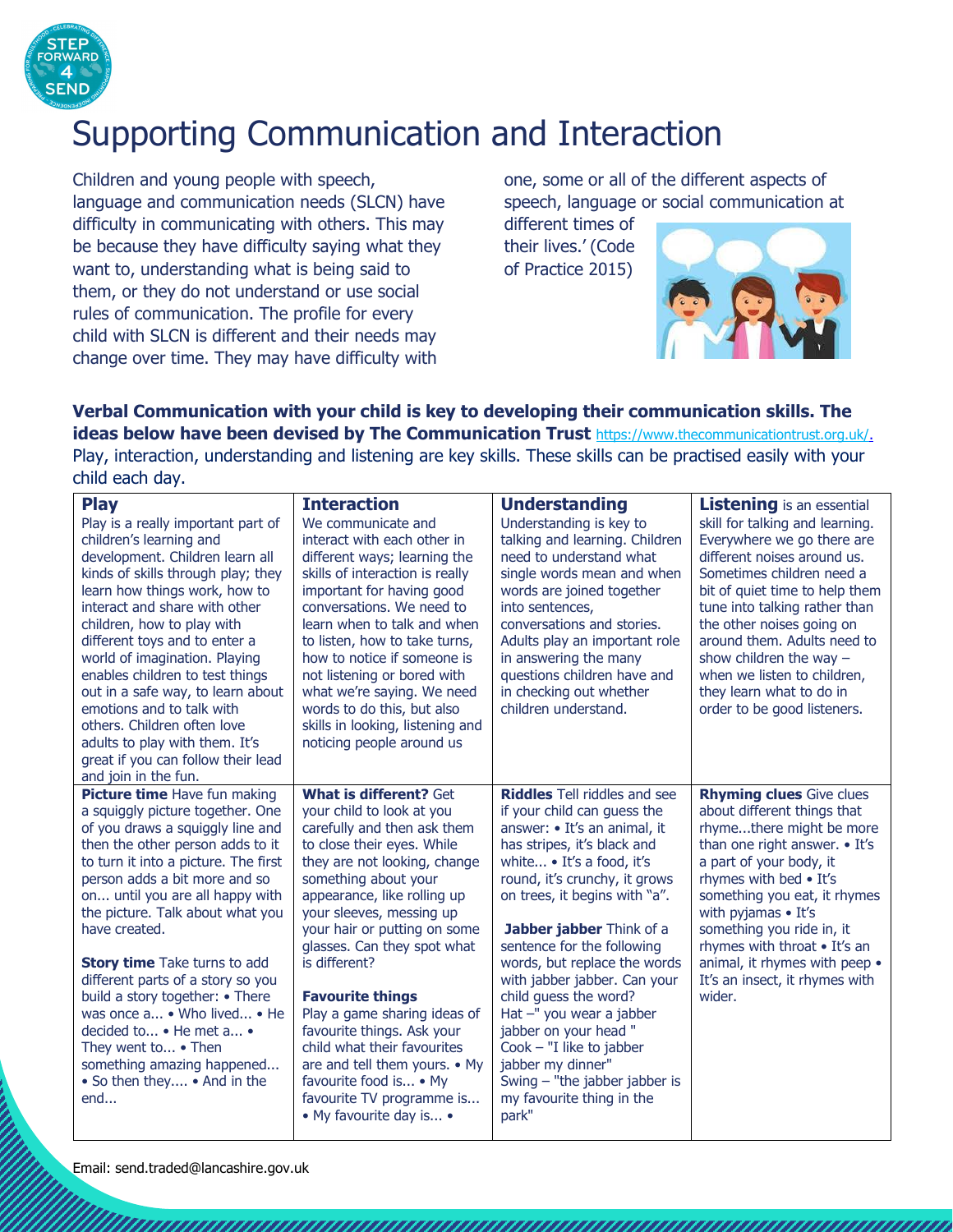

# Supporting Literacy



Young people can have difficulty in reading, writing, spelling and comprehension. Each newsletter will focus on a different aspect of literacy support.

# Reading - reading skills

#### **Why is Reading Important for Young Children?**

Focusing on reading in young children from an early age is quite important since it has its advantages over the time.

#### **1. Improved Writing**

By reading better, your child will be able to form sentences correctly and write them easier.

#### **2. Improved Grammar**

The rules of grammar can be absorbed easily by exposing the child as early as possible to grammatically correct sentences.

#### **3. Enhanced Imagination**

Reading stories and other articles can stoke their creativity and get their imagination flowing.

#### **4. Future Success**

Children who can understand what they read can excel in studies quickly.

#### **5. Real Life Safety**

The importance of reading safety signs or road rules in the world can be pretty much a lifesaver for your kids in the long run.

#### **6. Infuse Confidence**

A child who can figure out things on his own can build his confidence rapidly.

#### **7. Improved speech sounds**

Reading from the book helps streamline thoughts and help us with the clarity of speech.

#### **8. Better Vocabulary**

There's simply no other way to improve your collection for words apart from reading as much as you can.

#### **Websites**

Join Lancashire Library – you can access a great range of e-books and e-audiobooks for free.

<https://www.lancashire.gov.uk/libraries-and-archives/libraries/digital-library/>



You Tube – Mr Mc Phonics for early years and KS1 – fun, engaging phonics lessons for children to watch.

<https://www.mrmcmakingmemories.com/>

Email: send.traded@lancashire.gov.uk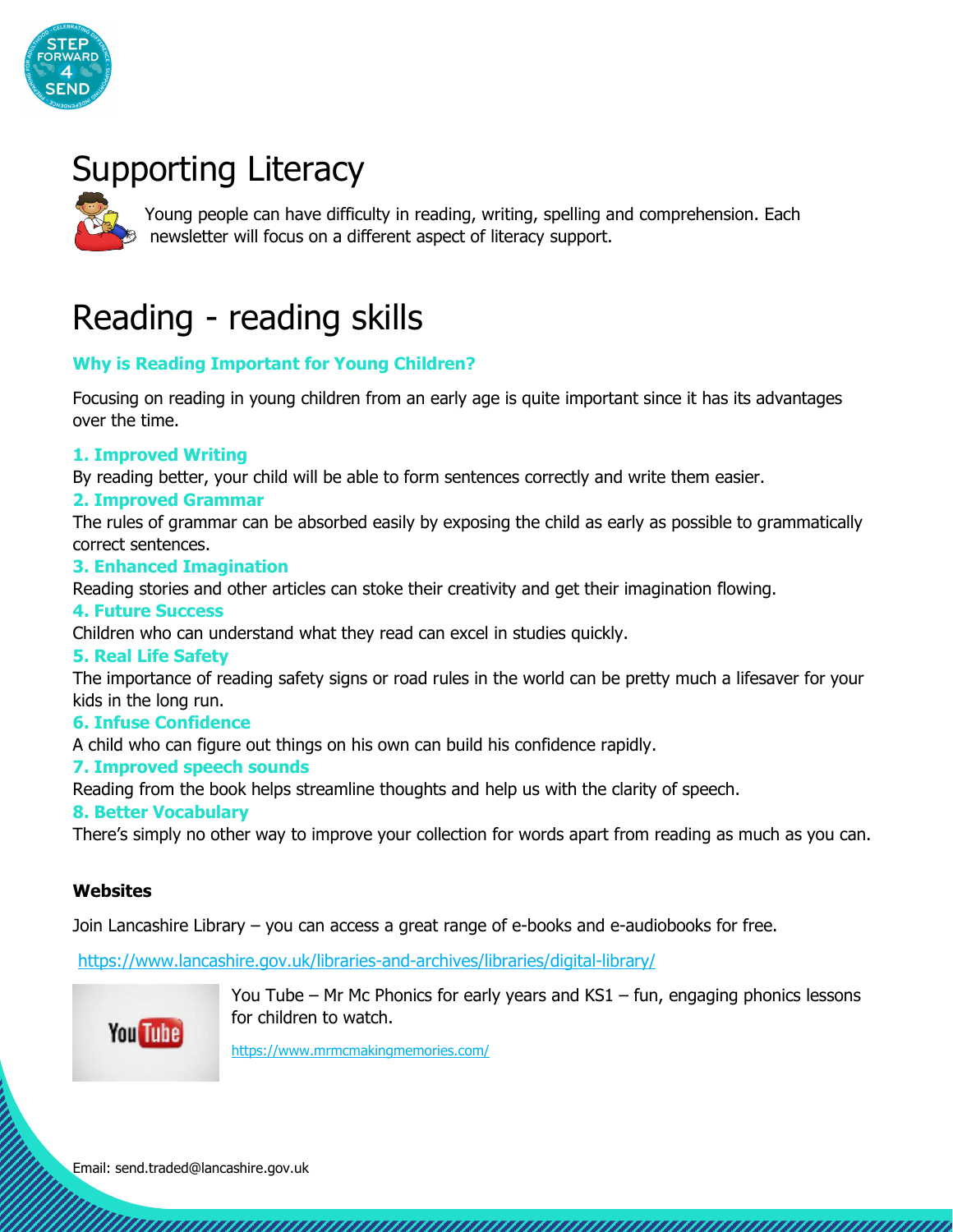

#### **David Walliams' audio books for free!**

Whether your children are already firm fans of the author or not, this is a sure way to add some fun and laughter to their mornings.

The daily treat is called Elevenses, and children and grown-ups can tune in every morning at 11am - and it's all free.

<https://www.worldofdavidwalliams.com/elevenses/>

### **Word-Based Snakes And Ladders**

Here's a twist on your child's favourite game, by replacing the numbers with easy words.

#### **What You Need:**

- A snakes and ladders board
- Game-related items
- A felt pen



The world of

#### **How To Play:**

|                                                                                                                                                                                                     | 20              | 21 | 22 | $-1$<br>23  | FINISH  |
|-----------------------------------------------------------------------------------------------------------------------------------------------------------------------------------------------------|-----------------|----|----|-------------|---------|
| The will loved<br>- The Coules and Ledder.<br><b>Bow Eldster Issued</b>                                                                                                                             | o.<br>ts.<br>19 | 18 |    | 16          | m<br>15 |
| $1 - 5 + 6 + 6$<br>· A movies per player<br>time to play.<br>1. Players take it is harm to red the day.<br>The princer with the highest existies goes<br>first, the parent with the second trailway | 10              |    |    | 13<br>http: | 14      |
| green resourced senatives see.<br>7. The proget states the counter the tachbat<br>of sense shown on the slee.                                                                                       |                 |    |    |             |         |
| 3. If a shape lands on a coulcit boad, the<br>player's market shake detect to the space.                                                                                                            |                 |    |    |             |         |
| a. If a player lamb on the batters of a<br>lobia: the shape's overter shorts up to<br>the sport of the top styles babby.<br>5. The first player to reach the cheats is the<br>sonner                | <b>START</b>    |    |    |             |         |

You can find a special board of this variation, too. Twinkl has a version you may be able to download it for free. [www.twinkl.co.uk](http://www.twinkl.co.uk/)

Or else, you can use a pen and write simple words that your child can read on all the 100 squares of the board. Play the game just the way you'd play on any other day. Your child can count the squares and say the words aloud as he passes them. By referencing different areas of the board, your child can learn to scan the words by visual identification.

### **Scrabble**

As a parent, you would have some wonderful memories of playing Scrabble with your family and friends. Use the core concept of the game to come up with a variation for your little one.

#### **What You Need**

- Letters from the scrabble set
- A pen and paper

#### **How To Play**

Instead of the usual seven letters, give your child a wider variety of letters to use. Make sure vowels are provided aplenty. Ask your child to come up with as many words as he can using those letters. You can provide a guiding list of sorts, by starting him off with three letter words, and then ramp it up to words with more letters. Let him write down each word that he makes on the piece of paper.



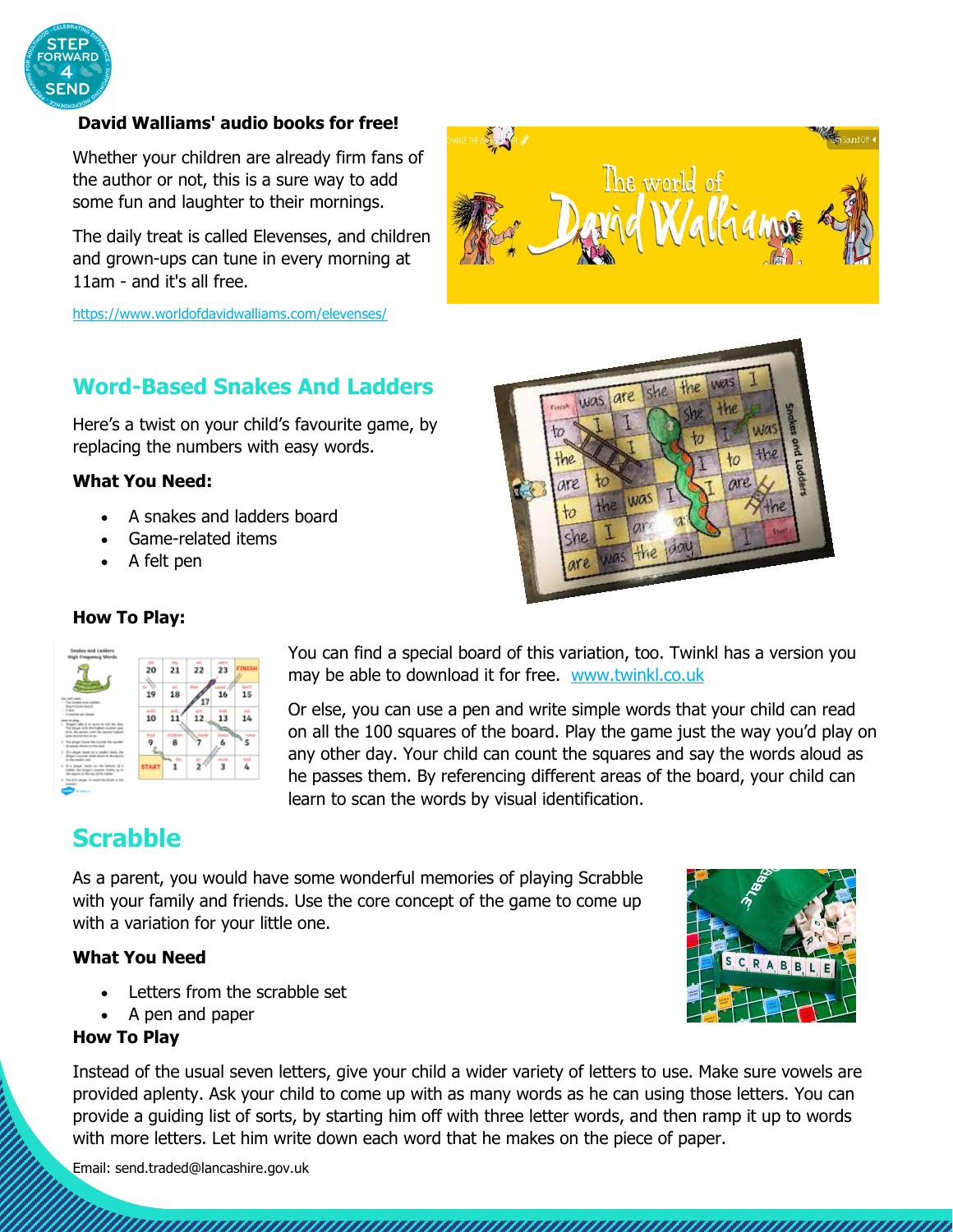

## Supporting Number

Some children who have trouble with maths just need more time and practice to learn maths skills. You might see your child struggling with very simple concepts, like "more" and "less" and "bigger" and "smaller. Your child might also have trouble understanding amounts or the order of things in a list, such as "first," "second" or "third." Think about how you can increase confidence in these concepts completing everyday tasks. "How many more spoons do we need?" "Who has less chips?"

#### **Telling the time**

Lots of children of all ages find the concept of telling the time difficult. The key to learning how to tell the time is practice, practice and more practice.

Activities to try at home:

- 1. Brainstorm different things that only take a second.
- 2. Predict how many times your child can do a task in one minute and test it out
- 3. Create a number line out of 12 groups of 5 linking cubes/counters/lego pieces until you had 60 total cubes in the line, and then practice counting by 5's, and then by 1's.
- 4. In order to make the connection with the clock, make the number line into a circle. This helps to reinforce the concept that an analogue clock is really two number lines.( (See Ronit Bird You tube clip



- [https://www.youtube.com/watch?v=hZffJ](https://www.youtube.com/watch?v=hZffJ-Dfs1I) [-Dfs1I\)](https://www.youtube.com/watch?v=hZffJ-Dfs1I)
- 5. Clock-Wise and the Hour Hand teach that a DAY = 24 hours, but we count the day in 2 halves so the clock has half of 24 or 12 hours on it.
- 10. Additional games and activities can be found at [https://www.123homeschool4me.com/26-telling](https://www.123homeschool4me.com/26-telling-time-games-and-activities_43/)[time-games-and-activities\\_43/](https://www.123homeschool4me.com/26-telling-time-games-and-activities_43/)

- 6. Practise concept of clockwise by getting your child to move in a clockwise direction.
- 7. Once they can skip-count by 5's and count to 60, they can be shown the minute hand and start the process of learning to tell time to the minute.
- 8. Twinkl has lots of practical clock templates to download and make [https://www.twinkl.co.uk](https://www.twinkl.co.uk/)
- 9. The interactive clock can be found at



https://www.visnos.com/demos/clock





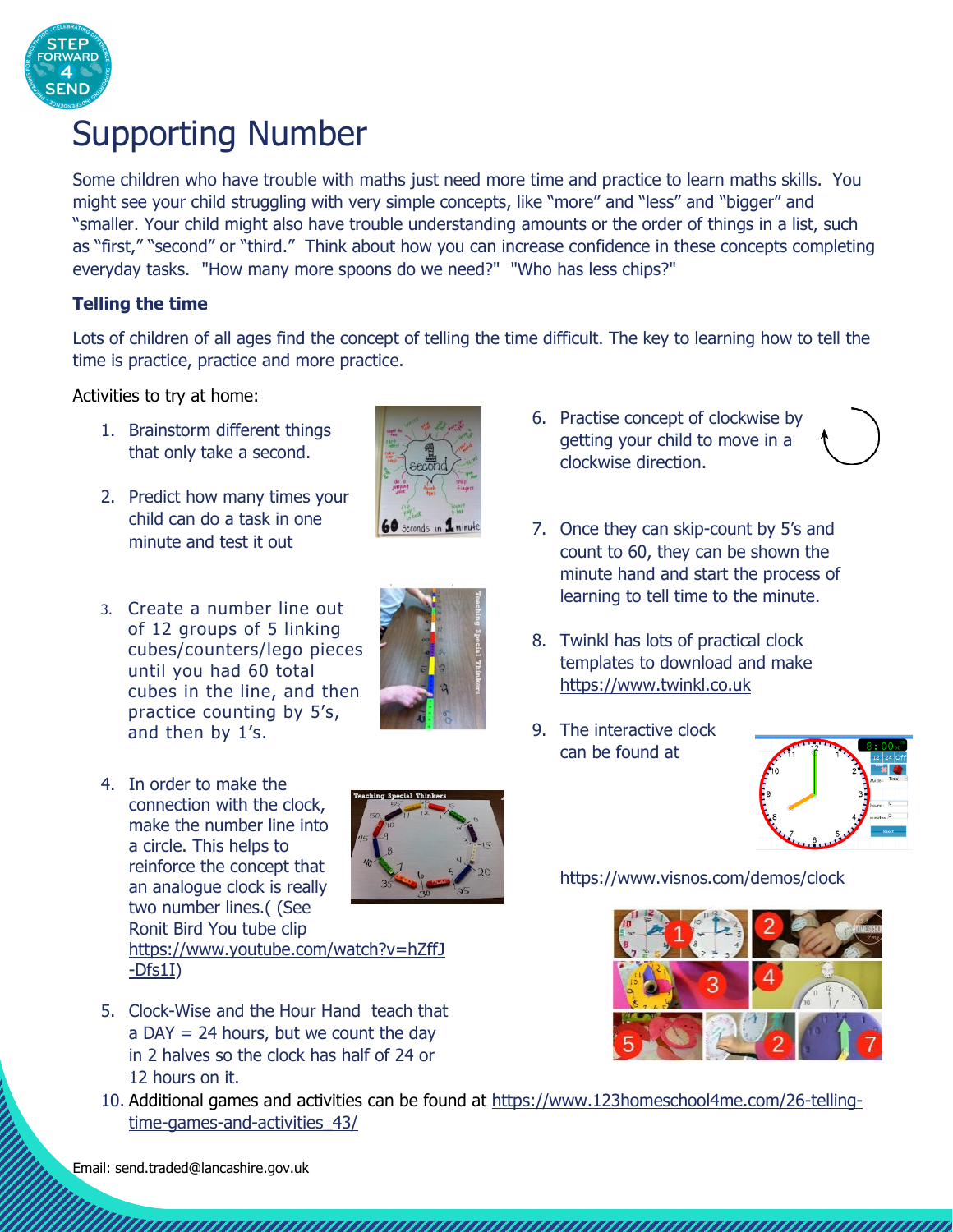

.

# **Supporting Sensory Impairment**

### **3 months FREE access to SuperNova for Students Learning at Home**

Many visually impaired students will not have access to their normal assistive technology at home. It is just as important that blind and partially sighted children and young people have the opportunity to continue their learning whilst at home. Therefore, Dolphin would like to offer

every visually impaired student, [3 months of free](https://yourdolphin.us16.list-manage.com/track/click?u=dae3cbeb2bd1095f2aa1a88f9&id=8a38235202&e=51ba6e6ffc)  [SuperNova](https://yourdolphin.us16.list-manage.com/track/click?u=dae3cbeb2bd1095f2aa1a88f9&id=8a38235202&e=51ba6e6ffc)**,** for their home laptop or desktop computer. Choose any edition of SuperNova: [Magnifier,](https://yourdolphin.us16.list-manage.com/track/click?u=dae3cbeb2bd1095f2aa1a88f9&id=272bfda729&e=51ba6e6ffc) [Magnifier & Speech](https://yourdolphin.us16.list-manage.com/track/click?u=dae3cbeb2bd1095f2aa1a88f9&id=3ba3db4943&e=51ba6e6ffc) or [Magnifier &](https://yourdolphin.us16.list-manage.com/track/click?u=dae3cbeb2bd1095f2aa1a88f9&id=6893920de8&e=51ba6e6ffc)  [Screen Reader.](https://yourdolphin.us16.list-manage.com/track/click?u=dae3cbeb2bd1095f2aa1a88f9&id=6893920de8&e=51ba6e6ffc) [Find out more](https://yourdolphin.us16.list-manage.com/track/click?u=dae3cbeb2bd1095f2aa1a88f9&id=65dcd502ec&e=51ba6e6ffc) or call for advice on **01905 754577**

### **Free Webinars for Parents of Visually Impaired Children Currently Learning at Home**

If you're supporting a child with a visual impairment or other disabilities you'll be keen to sign up to our new 'Learning at Home' webinars, delivered in partnership with the RNIB. We'll show you how disabled learners can browse and download accessible textbooks from the [RNIB 'Education](https://yourdolphin.us16.list-manage.com/track/click?u=dae3cbeb2bd1095f2aa1a88f9&id=453dcd6b22&e=51ba6e6ffc)  [Collection'](https://yourdolphin.us16.list-manage.com/track/click?u=dae3cbeb2bd1095f2aa1a88f9&id=453dcd6b22&e=51ba6e6ffc) of nearly half a million titles. We'll then show you how the [free EasyReader app](https://yourdolphin.us16.list-manage.com/track/click?u=dae3cbeb2bd1095f2aa1a88f9&id=0072785483&e=51ba6e6ffc) can change the textbooks' fonts, sizes and colours. Even better get EasyReader to read the book aloud. Email The Education Team at Dolphin: [info@yourdolphin.com](mailto:info@yourdolphin.com)

## **SuperNova Product Support Direct to Families**

If your visually impaired child has brought their laptop with SuperNova home from school, we've got good news for you. In these exceptional and difficult circumstances, we'd be delighted to offer you product support direct via phone, email and remote access. All we ask is that a parent or carer is with your child when they call.

- Phone 01905 754765.
- **Email your question to [support@yourdolphin.com.](mailto:support@yourdolphin.com)**
- Or [book a support call back](https://yourdolphin.us16.list-manage.com/track/click?u=dae3cbeb2bd1095f2aa1a88f9&id=0bb64b6113&e=51ba6e6ffc) at a time that suits you.